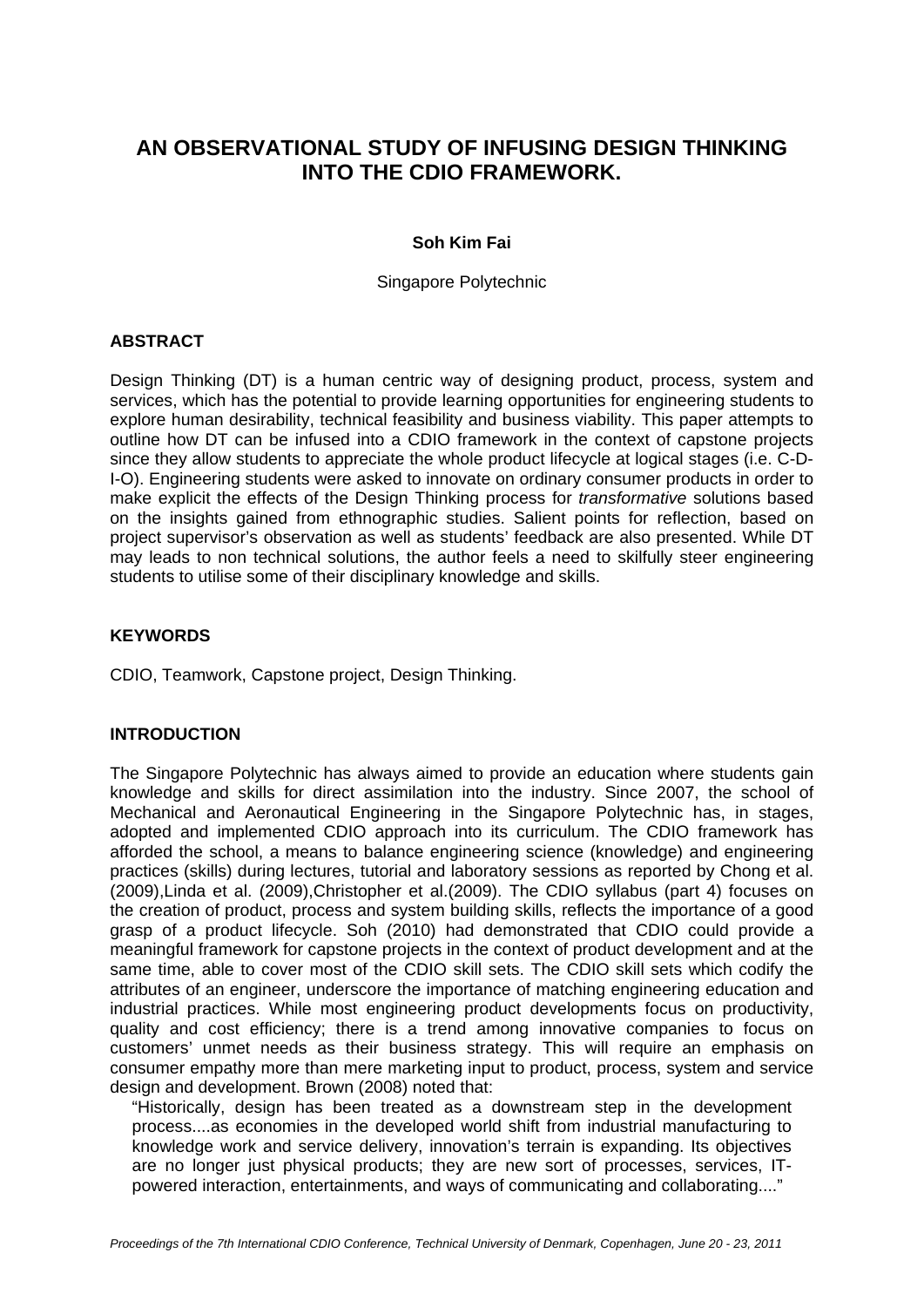Kumar (2007) also highlighted that there is:

"a tectonic power shift in the relationship between companies and consumers. New methods of being customer-oriented are needed....There has been a power shift from producers to consumers caused by decreases in production costs and increase in customer choice....now we possess a deep knowledge of how to make things and an inadequate understanding of how people are living their lives".

Kumar (2007) further pointed out that research that:

"leads to specific insights about *current* offering that will enable the company to make specific improvements....The trouble with this research is that it almost never leads to insights that could translate into *surprising* improvements or entirely new products".

With the changing industrial landscape, educational approaches would need constant reviewing in order to provide students with meaningful learning experiences. Sternberg (2010), the author of "College Admissions For The 21st Century" pointed out that:

"People need creative skills to generate new ideas, analytical skills to determine if they are good ideas, practical skills to implement their ideas, and wisdom to ensure that their ideas help achieve a common good".

#### Lindberg et al. (2011) also noted that:

"An isolated technical perspective entailing isolated analytical thinking can thus lead into an innovation trap: while spending much effort in the development of technically novel or reasonable solutions, the clients do not really see the solution's distinctive value".

Design Thinking (DT) with its emphasis in realizing human-centric (not technology-centric) products or services should be taught in schools. Of course, technology can be used to enable innovation. In most engineering product development, established needs are typically provided from marketing research. DT encourages engineering students to explore the *unmet* needs that consumers themselves may not be able to articulate. This would require students adopt an attitude of empathy and sometimes relying on a "team based intuition" in order to derive insightful problem statements. This is where engineering students in the Singapore Polytechnic often feel very uneasy.

#### Cheah (2010) noticed that:

 "Concepts such as ethnography (observation analysis of consumer behaviours to identify desired experiences) and designing consumer touch points (to deliver desired consumption experiences) prove too abstract to our students who are more acquainted to the systematic problem-solving of engineering education".

Infusing DT into CDIO framework in the context of capstone project could be one way to provide a systematic approach that engineering students can readily accept. DT also promotes teamwork, critical thinking and communication skills as Dym (2005) pointed out:

"Design Thinking reflects the complex processes of inquiry and learning that designers perform in a systems context, making decision as they proceed, often working collaboratively on teams in a social process, and "speaking" several languages with each other (and to themselves)".

This paper attempts to outline how DT can be infused into a CDIO framework to impact on user experiences. Capstone projects were used for the study as they allow students to see the whole product lifecycle at logical stages (i.e C-D-I-O). Engineering students were asked to innovate on ordinary consumer products in order to bring out the effect of the Design Thinking process for *transformative* solutions based on the insights gained from ethnographic studies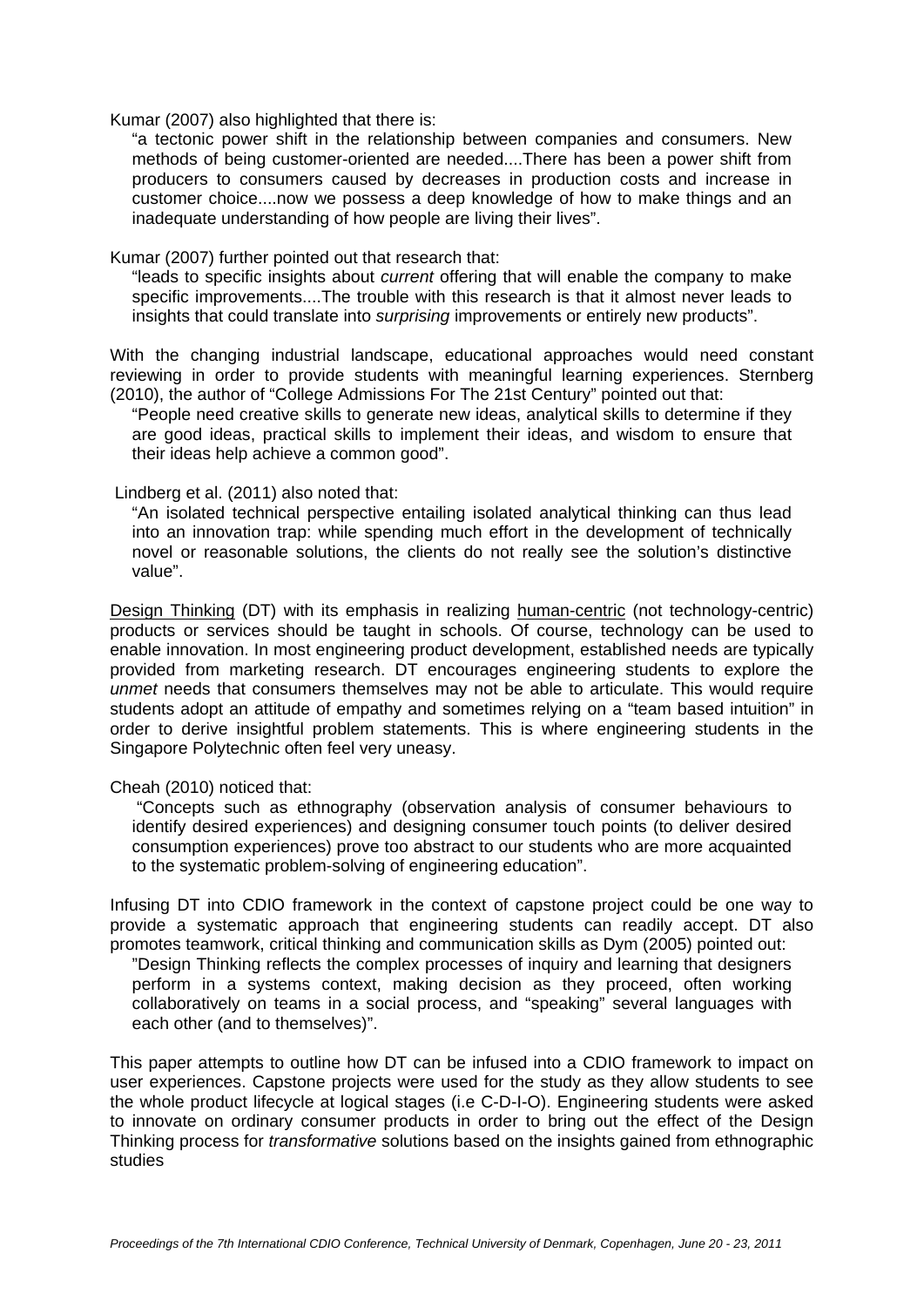#### **DESIGN THINKING AND ENGINEERING DESIGN PROJECT**

Design Thinking is a human centric way of designing product, process, system and services. It is usually deployed to generate users' unmet needs. Methods may vary and evolving, but they have specific framework: Empathy – Ideation - quick prototyping – test/feedback. It is worth pointing out that *quick prototyping* refers to creating many inexpensive and rough conceptual artefacts, to promote deep thinking of issues and generation of ideas. Brown (2008) called DT "a methodology that imbues the full spectrum of innovation activities with a human-centred design ethos….it is a discipline that uses the designer's sensibility and methods to match people's needs with what is technologically feasible and what a viable business strategy can convert into customer value and market opportunities". Dym (2005) defines Engineering Design define as "a systematic, intelligent process in which designers generate, evaluate, and specify concepts for devices, systems, or processes whose form and function achieve clients' objectives or users' needs while satisfying a specified set of constraints".

A quick cross reference of the characteristics between Design thinking and Engineering Design in the context of school projects is illustrated by table 1.  $#$ 

|                   | <b>Engineering Design Project</b>    | <b>Design Thinking Project</b>   |
|-------------------|--------------------------------------|----------------------------------|
| <b>Objectives</b> | Specific (starts with design briefs) | Fuzzy (establish design briefs)  |
| <b>Intention</b>  | Improve current needs                | Derive unmet needs               |
| <b>Inputs</b>     | marketing research/ Supervisors      | Ethnography                      |
| <b>Members</b>    | From related fields (technical)      | Prefers multidisciplinary teams  |
| <b>Process</b>    | Systematic                           | Chaotic                          |
| <b>Solution</b>   | <b>Technical</b>                     | Depends on ethnographic insights |

Table 1: Characteristics of Engineering Design versus Design Thinking Projects

From table 1, DT activities can be a good complement to engineering design project and it is clear that DT activities must precede engineering activities. As both design thinking and engineering design have "design" as a crucial component, design activities can be the coupling point in the CDIO framework (see figure 1). Hence, conceiving of engineering concepts can be part of the DT activities. For engineering students, it provides opportunity to explore and think beyond technological solutions. Design Thinking promotes holistic and creative ways in analysing problems. It typically gathers inputs from the people, cultures, objects, media, space and services. Students will learn about teamwork and be humbled to value opinions from all walks of life. The story telling session (i.e group sharing of insights gained during ethnography) also serves to sharpen students' presentation, communication and critical reasoning skills. Highly hands-on, DT process promotes active and experiential learning. Being holistic in its approach also promotes integrated learning experience.



Figure 1: Design activities as coupling point.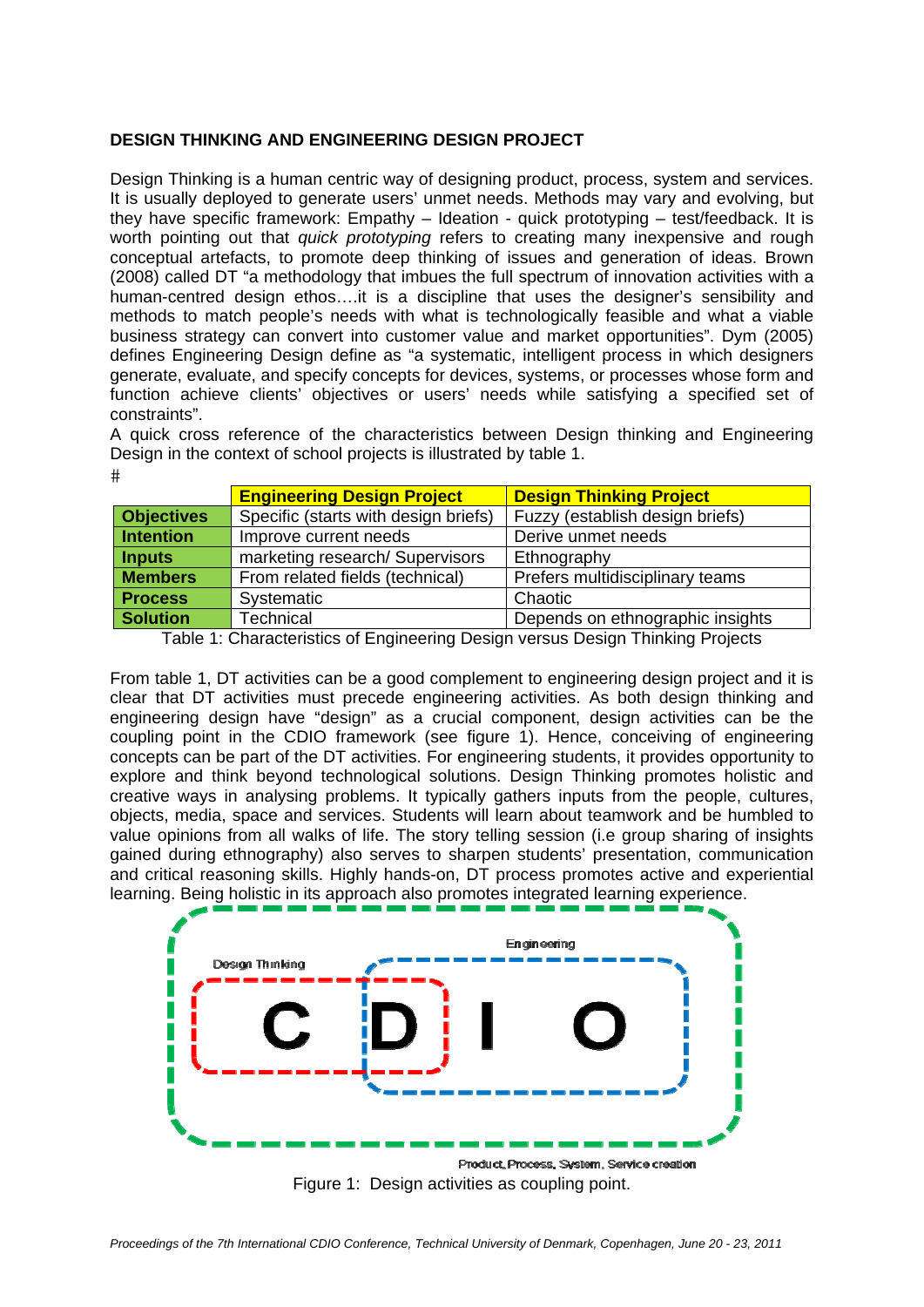#### **DESIGN THINKING PROCESS**

Usually, a commercial product, process, system or service development starts with some marketing inputs and engineers would dive straight into generating technical concepts and solutions. Creative ideas would still typically revolve around technical issues rather than some innate needs of consumers. In design thinking, team members are encouraged (preferably from different background) to use designer's sensibility to derive problem statements through a rigorous ethnographic process. Ethnography involves studying subjects in their natural settings, which usually include a field trip to *observe* human behaviours, *interacting* with them and *shadow* their lifestyles. Ethnography promotes looking at an issue much deeper than the symptoms faced at hand. Designers record all observations into their journals and prepare storyboards comprising of elements such as journey maps, mind maps and photographs. These storyboards help to prepare students for their story telling sessions. In the story telling session, team members share all insights they have gained to generate "bug list" or issues. The issues are then categorised. With issues identified, the team will work on a user centric problem statement which follows by brainstorming for ideas. Ideas were later categorised/ filter off (not meeting vision) and converge into key functions of the product. Next, the tinkering process encourages thinking by doing. Team members will make rough sketches, low resolution models (using cardboard, clay, wire, stick...), and sometimes even act out a scenario to illustrate their concepts. New insights may pop up. Another story telling session follows. By then, the team will have some consensus on what they WANT to do. NOT what they CAN do. By leaving no stone unturned, engineering development process can now begin. From figure 2, DT is represented by the C-D stages whereas Engineering Design is represented by the D-I-O stages. While "Design" in DT focuses on user desirability, "Design" in engineering design would touch on technical feasibility.



Figure 2: Coupling DT into CDIO workflow.

# **A CASE STUDY OF DT CAPSTONE PROJECT FOR ENGINEERING STUDENTS**

The school of Mechanical and Aeronautical Engineering in 2010 had piloted DT activities by identifying 10 capstone projects to innovate on various mechanical products falling under the category of "green", rehabilitation and recreation products. The following figures illustrate some major milestones of a DT project by a group of aeronautical students who were asked to innovate on new concepts of playing toy guns.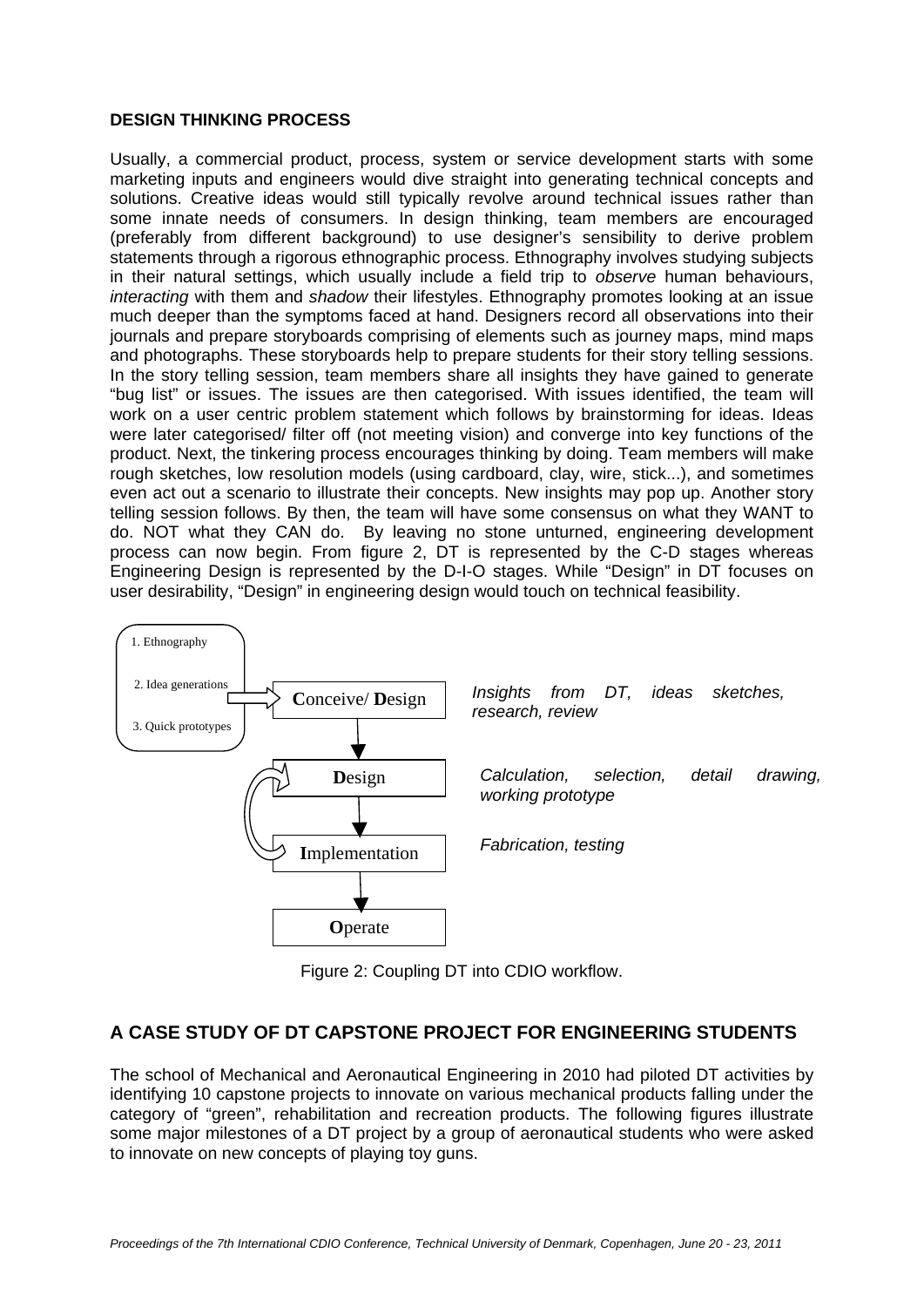

Figure 3: Capstone project time schedule.

#### *Ethnography*

There are many tools available for effective ethnography. The author had introduced his students to the Contextual Design Technique developed by Beyer et al. (1998). Contextual Design captures the field observation data into 5 Work Models (i.e. Flow, Sequence, Physical, Artefact, and Cultural). The work models allowed the teams to focus on interaction between humans, equipments, process and environments. They also enabled research on artefacts, cultures, philosophy, arts, history. Figure 3 illustrates how ethnographic studies are transformed into storyboards using the work models. During the field trip, photographs were taken, sorted and pasted on five A1 size board corresponding to the 5 Work Models. This was an uneasy stage as members do not have an idea where they are heading. Much motivation was needed.



Figure 4: Transforming field data into storyboards.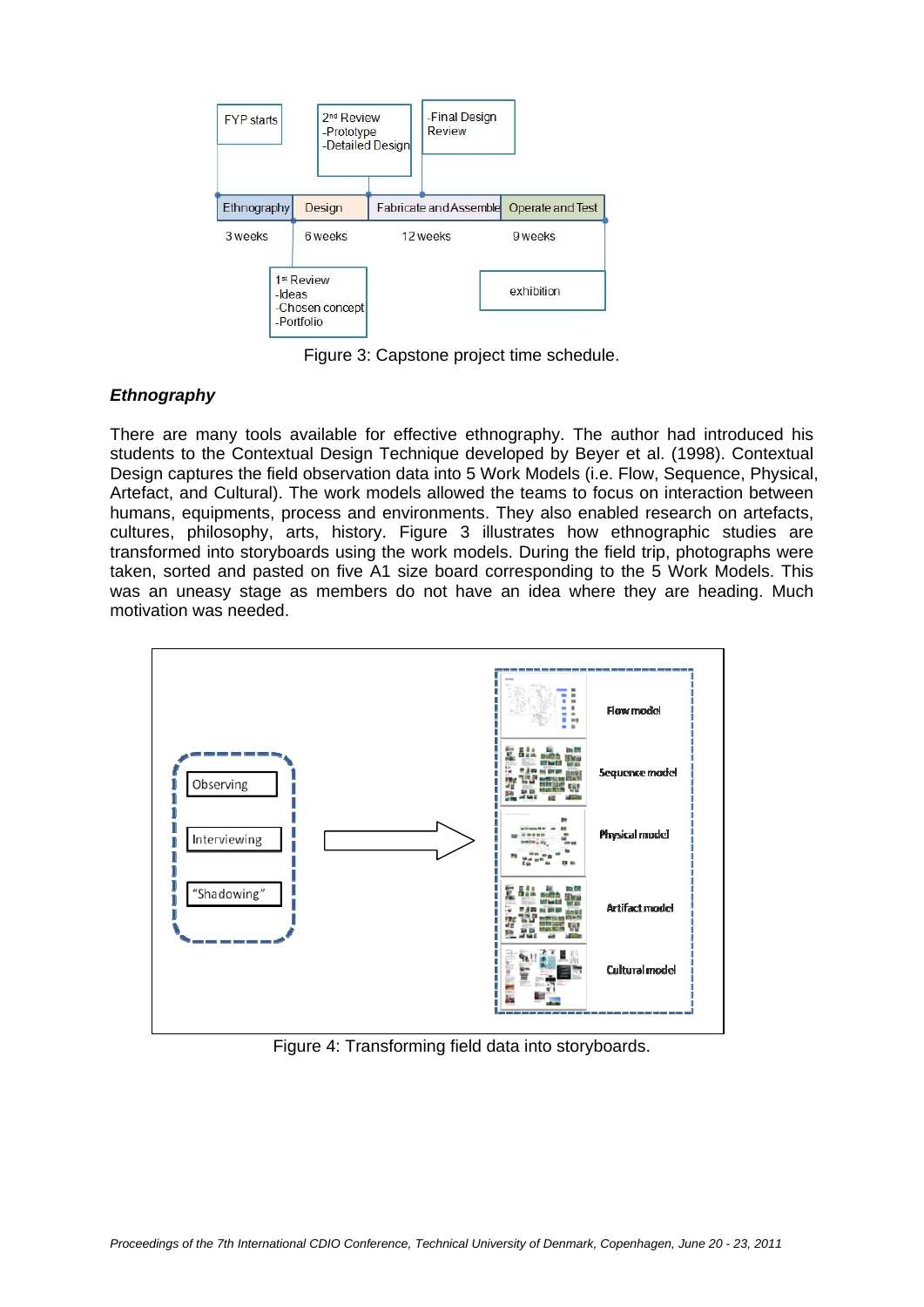#### *Storytelling 1 (review)*



Figure 5: Story telling

### *Classification of issues*

Issues generated during the story telling session were classified into SPEC (Social, Physical, Emotional and Communication).

#### *Establish problem statement and needs*



Figure 6: Classification of issues



Students at this stage had acquired a certain level of understanding of the current situation and trends. Equipped with storyboards, derived issues and some intuition, the team spent many hours working on a good problem statement which addresses the most significant issues. User needs were also generated which will be transformed into engineering design metrics (i.e. measurable) during the engineering design stage for the purpose of selecting competing concepts.

Team members took turn to share their respective models derived from field trips. Any issues and insights generated are immediately recorded on Post-It pad and pasted on the storyboards. Insights are keys to breakthrough concepts. For example during an informal discussion, it was realised that besides shooting "enemies", an interesting theme plus social interaction can value add to the gaming experience. This had led to the incorporation of Cosplay and

# Figure 7: Problem statement

#### *Ideation*



Figure 8: Brainstorming

Guided by the problem statement and user needs, students spent about 1 hour to brainstorm on various ideas. Students were given a target of 100 ideas.

More concrete ideas were derived by crafting out low resolution models during the tinkering session as shown in figure 10. Usual building materials for

tinkering are foam, paper, cardboard, and acrylic. Various competing ideas can be selected by reasoning or through a voting system.



Figure 9: Voting ideas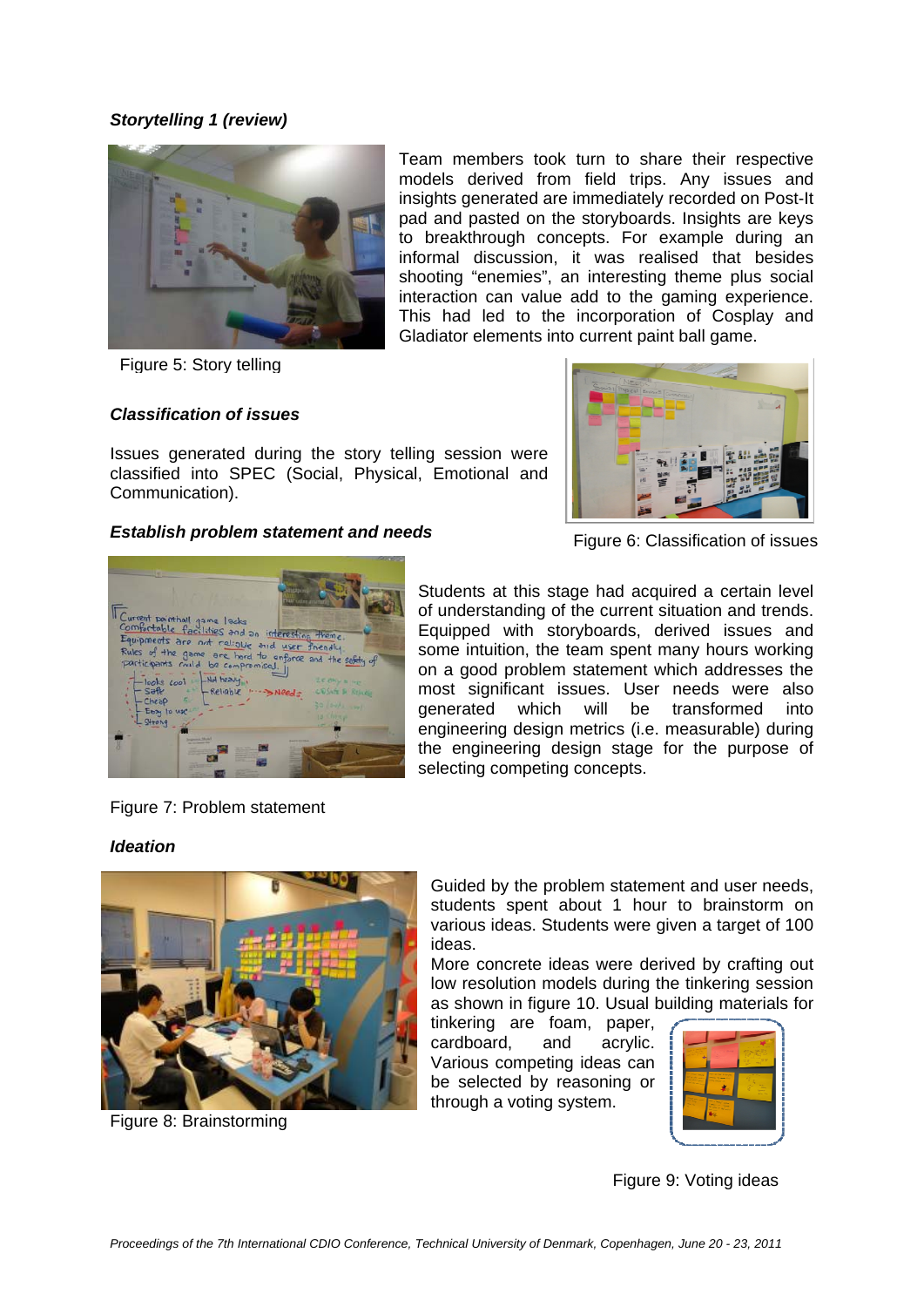

Figure 10: Tinkering on low resolution models

*Storytelling 2 (review)*



Figure 11: Second review

Students' ideas had converged at this point to a more feasible *product functions*. A second review was put in place where supervisor and co-examiner go through their "product and services" and share their thoughts on the technical aspect of the project. Iteration seemed capable of going forever and supervisor would have to steer them to complete their Conceive phase and move into the Design phase.



Figure 12: Selection of concepts

Within each product function (e.g Wing setting), there may be many *technical* concepts to choose from. The students used a weighted ranking technique against user needs (figure 12) to select the best solution. This is a popular concept selection method used in most engineering development process.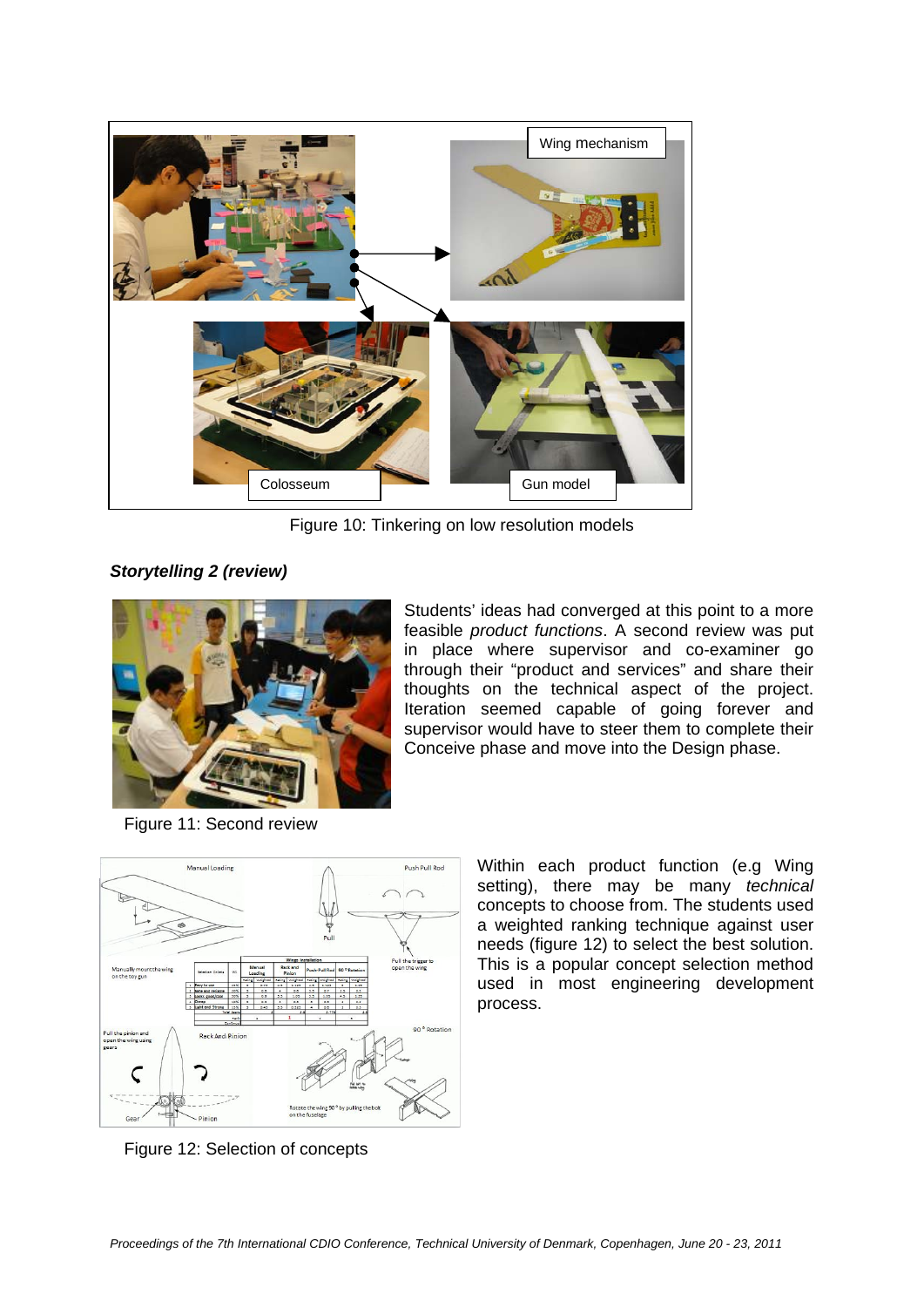

Figure 13: CDIO as milestones for capstone project

# **OBSERVATION AND DISCUSSION**

#### *Students' feedback*

Upon completion of the DT capstone projects, selected students were asked to provide feedback on their learning journey.

[Tan Yu Da]: "The main problem faced including the design thinking is the extra time needed to discover the needs of the consumers. The research done on consumers was time consuming and sometimes we did not know what we were doing while other groups (i.e the non DT group) were progressing well. It also did not help that the judges for the progress review did not understand the design thinking process and gave us the same requirements as the others. The idea of design thinking did not go well with my group members initially, but after we got our final design, we felt that the design thinking helped us to make something that consumers would appreciate compared to what other groups were doing which have little market value. I feel that the design thinking process really force engineering students to be creative and be more mindful of the looks of the product rather than just focusing on the functionality of the product".

[Xavier Soh]: "It can be frustrating that the ideas that came to our mind cannot be implemented immediately as design thinking required discipline to press on for more solutions from various angles. Nevertheless, Design Thinking enables us to generate far more ideas even when some might not be practical or realistic. I have this feeling that somehow; they can come in handy at some point".

[Liew Chen Hao]: "Design thinking teaches me how to solve problems from consumers'/ users' point of view. Taking up a design thinking project was a challenge to me. Not only I have to constantly open to new ideas and solution, we also need to be mindful on technical feasibility of the ideas itself at some point in time. The idea generation often led us into the unknown field. I realised that having good knowledge of how common things works (from simple ball pen to sophisticated electronic equipment) is very helpful in the generation of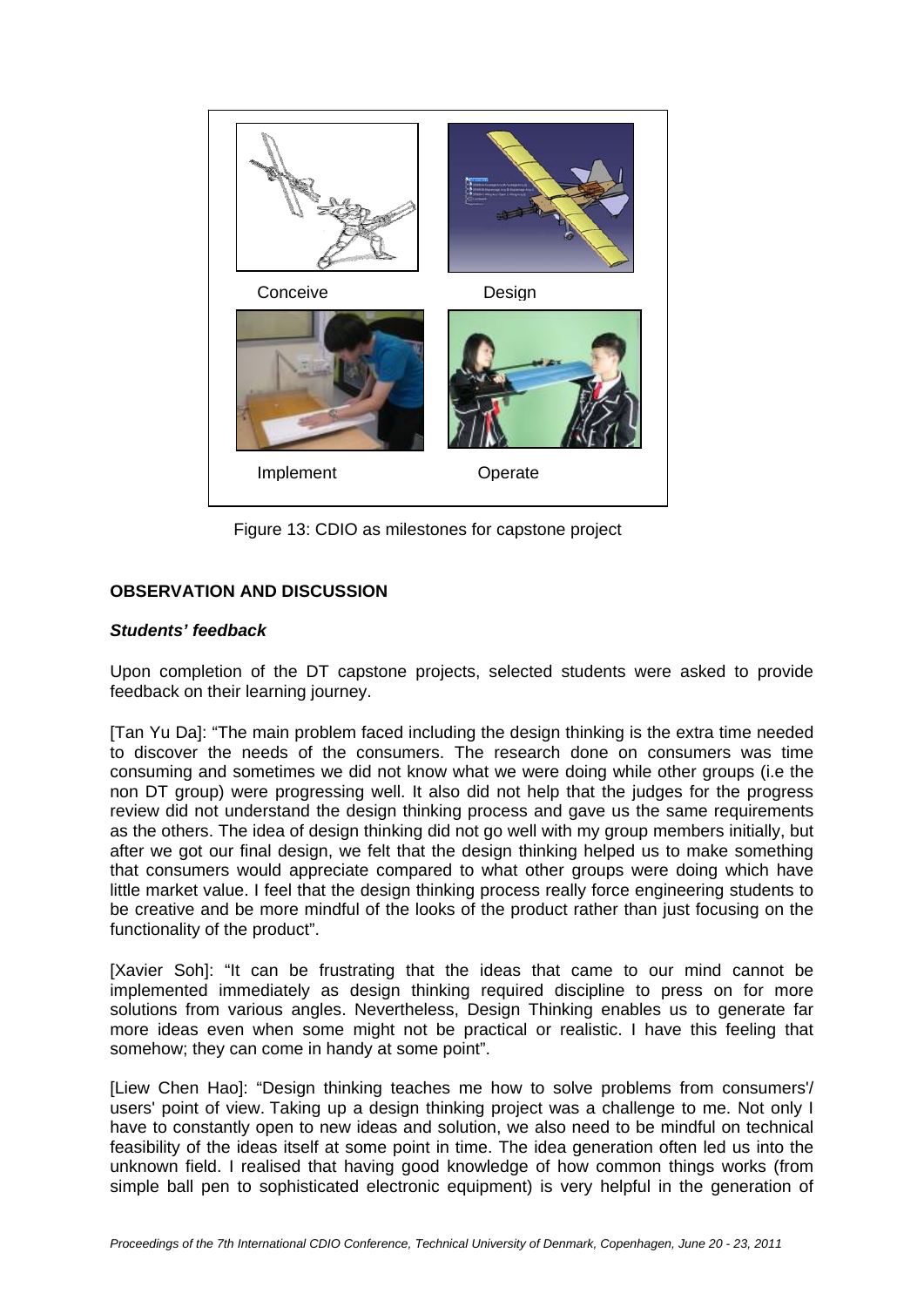ideas. Engineering students tend to solve problems for from technical viewpoint and ignore users' experience. Through design thinking, I have learnt how to appreciate both knowledge and use them together to solve problems. The impression I had on design thinking is that, in today's context, making a product is no longer just to satisfy the intended application or functions of the product but to satisfy the users' experience".

[Enrico Aeria]: "I think infusing design thinking into an Engineering project is useful and can be methodical. It encompasses all aspects of a product, making sure that every aspect is thought through. However, a problem that could arise from design thinking is the fact that there could be an overwhelming amount of details and so many aspects to look into that it can get rather tedious initially. In addition, design thinking generates so many radical ideas that sometimes it may be hard to carry it out in terms of current state of arts and social norms. I think the design thinking philosophy is a great approach towards creating a new product. Occasionally, it helps reveal problems that might be possibly encountered in the future. This gives the ability to come up with a solution earlier on and think of alternative ways. Design thinking revolutionizes products and makes them different, unique and interesting".

From the students' feedback and the author's observation during the 30 weeks (excluding vacation) long capstone project, the following issues were identified and discussed:

- 1. Students were generally appreciative of DT but were worried about DT activities encroaching into their Engineering activities. DT activities were perceived as "extra works" when compared to engineering activities.
	- The students spent about 3 weeks on DT activities. This was partly due to the fact that they were not trained in DT methodologies. Extra lessons were needed to cater for all "pioneer" batches of DT final year project students. It is advisable that DT activities should be intensive and within a timeframe of not more than 2 weeks. If situation permits, ethnography can be carried out during vacation just before the beginning of new semester. The current CDIO assessment rubric for final year projects in the school does contain some features that mitigate the wide spectrum of projects undertaken by difference groups. For example, marks for the Conceive and Design stage can be adjusted with higher weightages by the supervisor and co-examiner. Nevertheless, a separate rubric for DT engineering projects would be perceived to be a fairer assessment scheme which could alleviate students' anxiety.
- 2. Students were also concerned that faculty members assessing them may not be well versed with DT methodologies resulting in their grades being adversely affected.
	- DT projects with its high demand in exploring consumer desirability should not be treated as another engineering project. Only supervisors who are trained in DT should supervise or co-examine the project group. Number of DT engineering projects must be managed. Dym et al. (2005) concludes that for long term sustenance of cornerstone and design courses, "there is a clear need to expand the number of faculty members interested in and capable of teaching design, and to create the facilities such as design studios and associated shops needed for modern, project-based design courses". At the moment, the School of Mechanical and Aeronautical Engineering has trained almost 50% of its staff on DT literacy. This has been achieved by way of workshops, seminars and clinical sessions.
- 3. Engineering students generally find difficulties articulating the emotional aspect when empathizing with users during their field trip.
	- For example, when the team were asked to categorise the issues into "SPEC"-Social, Physical, Emotion and Communication; none were found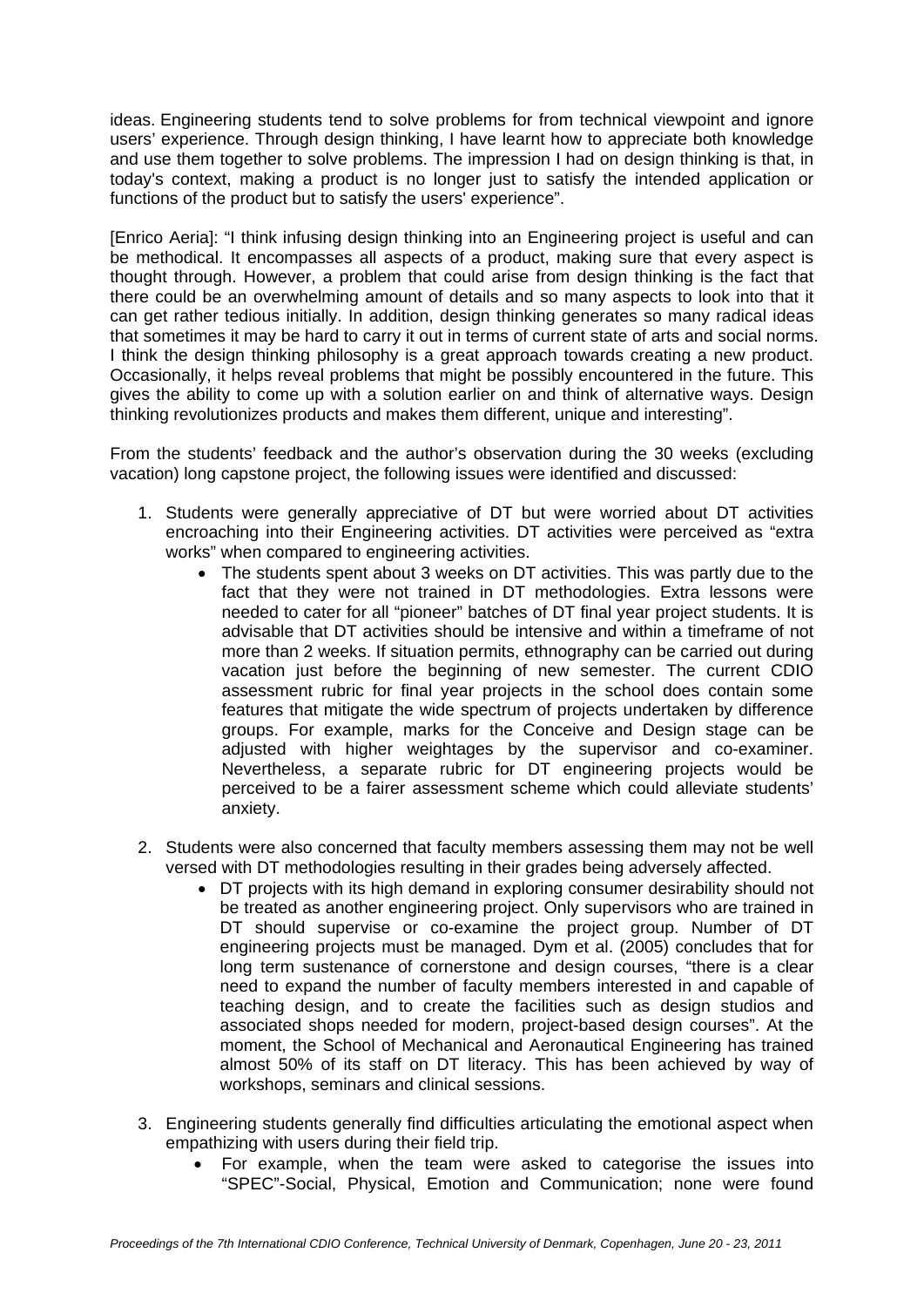under the "Emotion" category. In the "Toy Gun" project, the supervisor had to change the "Emotion" into the "Environment". Exposing students with DT concepts using cornerstone projects before proceeding to a capstone projects could be useful in equipping students with the "correct" mental attitude. A new course structure has been revamped to include DT content in the Introduction to Engineering module. On a social level, such inability to discern emotional elements could be linked to the general characteristics of the so called "Generation Y" and not just confined to engineering students. More studies may be needed to establish a correlation.

- 4. Tendencies for engineering students to think "within the box".
	- In course of project, it became clear that students had a strong tendency to use their "expert" knowledge to solve an open ended problem. For instance, while brainstorming for a unique toy gun gaming concepts, the aeronautical students suggested developing a toy gun capable of flying as part of the mission in the game. This was followed by a strong bias among team members during voting of various concepts. Using "expert" knowledge is not wrong in itself. Nevertheless, project supervisors should be mindful to steer the team, based on human centric approach. Forming a project group comprises of team members from different schools (i.e. multidisciplinary) is another way to force an "out of the box" thinking. In fact, this is a preferred setting in running a DT project. However, administrative issues such as uniform marking scheme, funding procedures, rapport, interest, school cultures etc have to be properly considered and managed.
- 5. DT process may end up with non-engineering solutions.
	- Establishing the scope of a DT capstone project in the context of Engineering may not be straight forward. If the project is not well guided, it might end up with non-engineering (sometimes trivial) solutions. One might argue that to be truthful to DT, project supervisors should not interfere with the nature of the outcomes. However, it seems proper to steer engineering students towards engineering solutions because first of all, a capstone project provides an excellent platform for engineering students to put in practice the engineering theories they have gained from classroom learning. Secondly, as Armstrong et al (2005) has pointed out, "capstone project was felt to have the greatest potential for addressing a significant number of the CDIO Standards in a single initiative". Thirdly, engineering students generally feel motivated doing "relevant" activities. Furthermore, allowing development of engineering products by using DT methodologies helps to convince engineering students how DT could complement and enhance engineering product development. Hence, it becomes an art for the project supervisor to return an "off-tracked" team back to the engineering path "naturally". One technique is to declare at the onset, that the main outcome is to develop physical *products*. The author would usually ask engineering students to innovate on ordinary products with no details provided in order to maintain a level of fuzziness and students were left to "realise" their own design briefs or problem statements.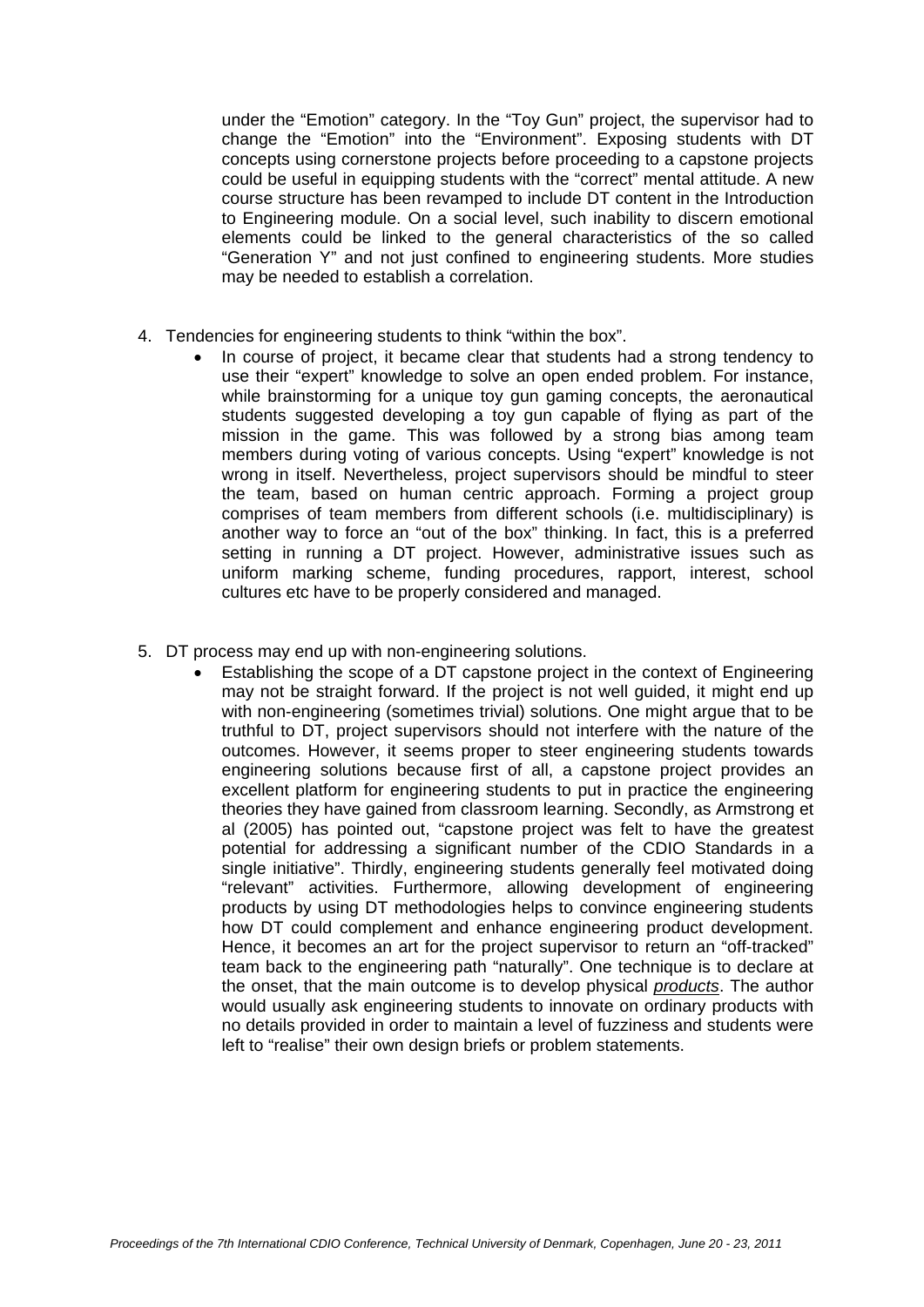#### **CONCLUSION**

Design Thinking has the potential to provide learning opportunities for engineering students to explore human desirability, technical feasibility and business viability. With CDIO being the context of our education, infusing Design Thinking into CDIO framework has many challenges. Most pressing issue is students' and staff's DT literacy. Engineering students generally feel uneasy working on open ended projects where they are responsible in defining their own project scope. Dym et al. (2005) highlighted that "the real challenge is not the adoption of the principles of divergentconvergent inquiry; rather, it is the integration of divergent-convergent inquiry into the existing engineering curricula". While it may seems easier to infuse DT into capstone projects, earlier exposures are needed for effectiveness. Existing cornerstone projects in the "Introduction to Engineering" module and "Design and Build" module appear to be able to provide windows of opportunities, to train engineering students in DT literacy.



#### **REFERENCES**

- [1] Beyer H, Holtzblatt K, Contextual Design, San Francisco, California: Morgan Kaufmann Publisher, Inc., 1998.
- [2] Cheah SM, "Chemical Product Design and Development: Learning From Student Experience", 2010, Proceeding to  $4<sup>th</sup>$  ISATE symposium.
- [3] Chong WS, Linda Lee, Joel Lee, Chua KC, "A CDIO Approach to Creativity, Innovation and Enterprise Option Modules", Proceedings of the 5<sup>th</sup> International CDIO Conference, Singapore, June 7-9, 2009.
- [4] Christopher Teoh, Pee SH, Leong MK. "Study of CDIO workspaces in Singapore Polytechnic", Proceedings of the 5<sup>th</sup> International CDIO Conference, Singapore, June 7-9, 2009.